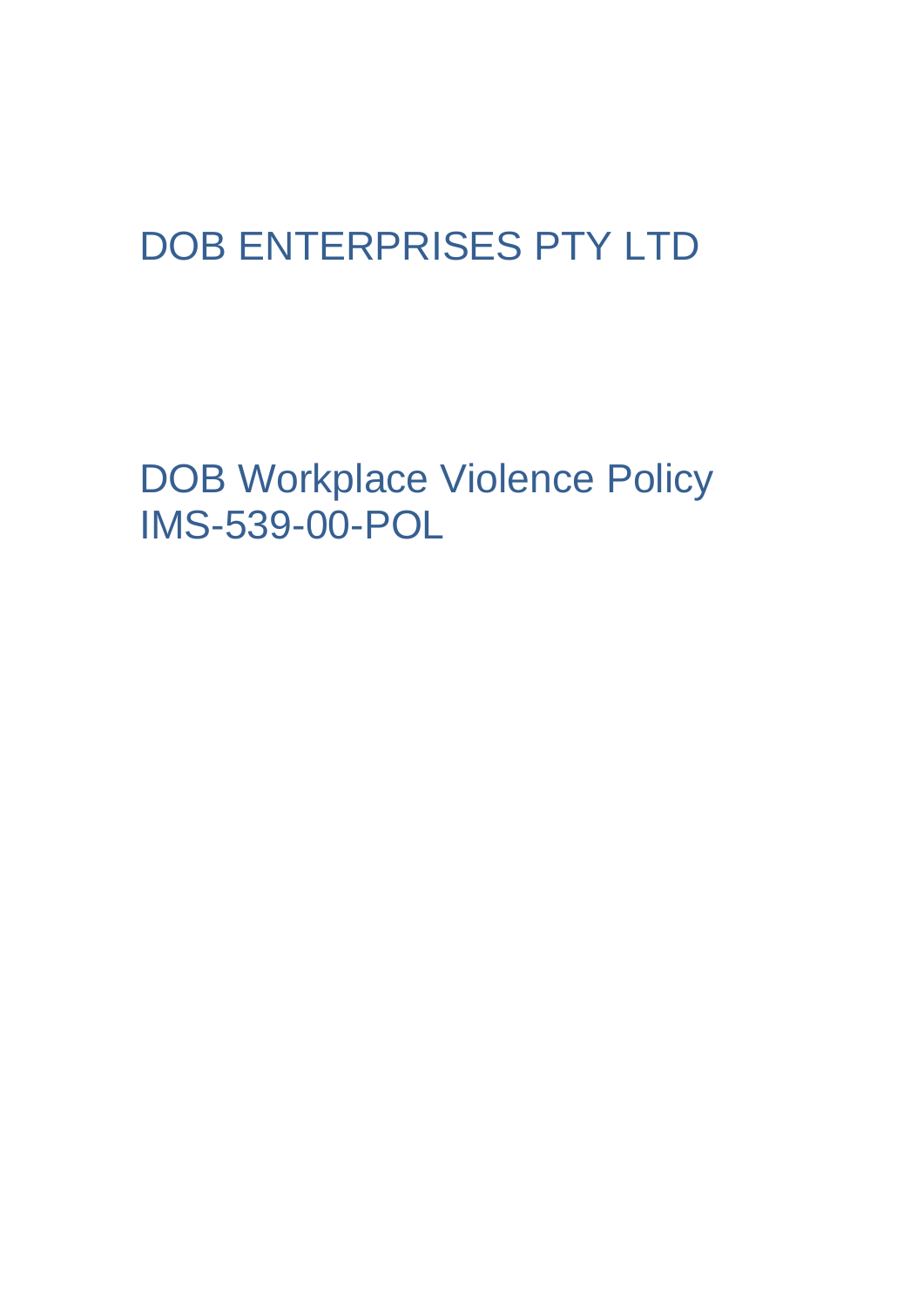## **Revision History**

| <b>Date</b> | <b>Rev</b>     | <b>Modified</b><br><b>By</b> | <b>Changes Made,</b><br><b>Review History</b> | <b>Reviewed</b><br>by | <b>Approved</b><br>by |
|-------------|----------------|------------------------------|-----------------------------------------------|-----------------------|-----------------------|
| 19.02.19    | $\overline{0}$ | Sunette<br>Opperman          | Creation                                      | S Rupert              | S Rupert              |
|             |                |                              |                                               |                       |                       |
|             |                |                              |                                               |                       |                       |
|             |                |                              |                                               |                       |                       |
|             |                |                              |                                               |                       |                       |
|             |                |                              |                                               |                       |                       |
|             |                |                              |                                               |                       |                       |
|             |                |                              |                                               |                       |                       |
|             |                |                              |                                               |                       |                       |

| mbc <sup>-</sup>                                            | DOB ENTERPRISES PTY LTD<br>ABN 20112 866001                                                   | Revision    | 0               | Date | 19.02.19 |  |  |  |
|-------------------------------------------------------------|-----------------------------------------------------------------------------------------------|-------------|-----------------|------|----------|--|--|--|
| <b>Informer Neg</b><br>mbc`<br>mbc<br>mle<br>sursing agency | Level 1 49 Horton Street<br>Port Macquarie NSW 2444<br>Ph: 1 300 854 622<br>Fax: 02 6583 8468 | Document No | IMS -539-00-POL | Page |          |  |  |  |
| Page 2 of 3<br>UNCONTROLLED WHEN PRINTED OR DOWNLOADED      |                                                                                               |             |                 |      |          |  |  |  |